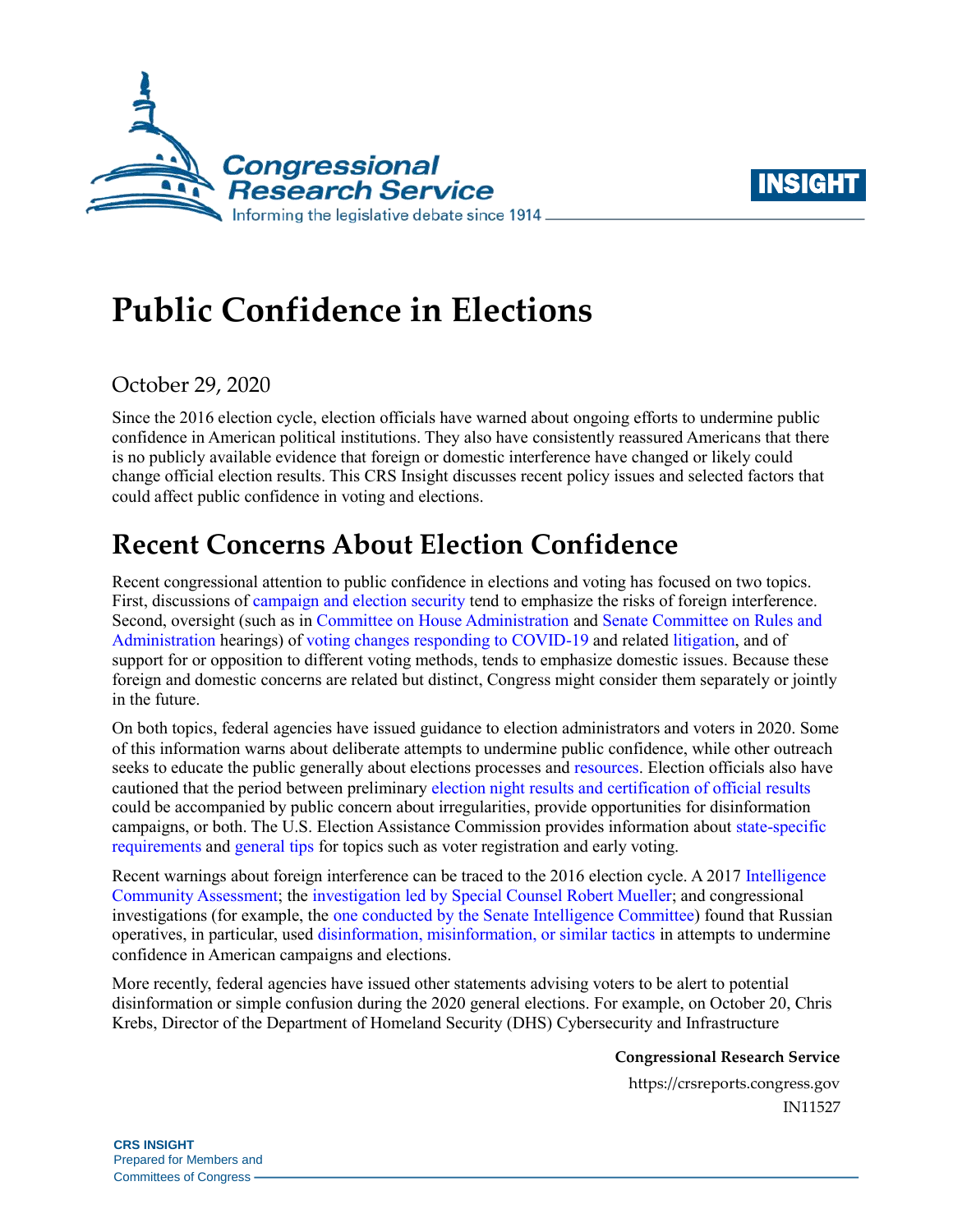Security Agency (CISA), reiterated overall confidence in the election system. He also [cautioned](https://www.cisa.gov/news/2020/10/20/statement-cisa-director-krebs-security-and-resilience-2020-elections) that in the final weeks of the election cycle, "various actors [could] try to introduce chaos into our elections and make sensational claims that overstate their capabilities" to disrupt election systems. CISA also unveiled a [website](https://www.cisa.gov/rumorcontrol) designed to counter erroneous information about election vulnerabilities.

The next day, Director of National Intelligence (DNI) John Ratcliffe and Federal Bureau of Investigation (FBI) Director Christopher Wray held a [press conference](https://www.c-span.org/video/?477255-1/national-security-officials-warn-election-interference-iran-russia) discussing law enforcement and intelligence agency findings regarding Iranian and Russian efforts to interfere with the 2020 general elections. Wray [encouraged](https://www.fbi.gov/news/pressrel/press-releases/fbi-director-christopher-wrays-remarks-at-press-conference-on-election-security) voters to "seek election and voting information from reliable sources—namely, your state election officials."

## **Selected Factors that Could Shape Voter Confidence**

Public opinion on voting and elections has occupied [decades of scholarly study,](https://methods.sagepub.com/book/sage-hdbk-public-opinion-research) but empirical data on effects of recent election interference are limited. Existing research also tends to focus on voter confidence and participation [generally](https://electionlab.mit.edu/research/voter-confidence) rather than specifically examining foreign or domestic influence campaigns. Whether from domestic or foreign influences, at least three factors might be relevant for understanding voter confidence in elections. Each could affect voters differently and vary by jurisdiction.

First, personal experiences shape voter attitudes. For example, [scholarly research](https://newsroom.niu.edu/2020/10/13/how-hard-is-it-to-vote-in-your-state/) has shown that "costs" of voting requirements vary substantially by state or territory. Other [research shows](https://www.sciencedirect.com/science/article/pii/S0261379415000062) that voter assessments of election administration can affect views on the fairness of election outcomes. These firsthand experiences may, therefore, cause voters to feel more or less optimistic about their abilities to vote successfully, and that their votes will be counted accurately.

Second, in the 2020 case, at least, there is some evidence that voters anticipate difficulties casting ballots. Election administrators have reported increased voter concern about election integrity, sometimes based on [anecdotal reports](https://www.washingtonpost.com/politics/fearful-calls-flood-election-offices-as-trump-attacks-mail-in-voting-threatening-participation-in-gop-strongholds/2020/10/24/831e896e-1474-11eb-ba42-ec6a580836ed_story.html) of irregularities or from [misinformation generally.](https://www.nytimes.com/2020/10/29/technology/misinformation-local-election-officials.html?smid=tw-nytpolitics&smtyp=cur) Social media has fueled such concerns well beyond the jurisdictions involved.

Survey data show that many remained skeptical well into the present election season. Pew Research Center [survey data](https://www.pewresearch.org/politics/2020/08/13/election-2020-voters-are-highly-engaged-but-nearly-half-expect-to-have-difficulties-voting/) collected in July and August 2020 found that 50% of registered voters expected that it would be "very easy" or "somewhat easy" to vote in the general election, compared with 49% who expected that doing so would be "very difficult" or "somewhat difficult.[" More recent](https://www.pewresearch.org/politics/2020/10/14/deep-divisions-in-views-of-the-election-process-and-whether-it-will-be-clear-who-won/) data show that 90% of registered voters have confidence in their communities' election administration, but deep partisan divides remain over the reliability of voting methods and expected accuracy of election results. As with all survey research, reported public confidence in elections varies widely with [different question wording,](https://fivethirtyeight.com/features/republicans-are-less-confident-than-democrats-that-the-election-will-be-conducted-fairly/)  [timing, and methodology.](https://fivethirtyeight.com/features/republicans-are-less-confident-than-democrats-that-the-election-will-be-conducted-fairly/)

Finally, even without specific concerns ahead of the 2020 elections, some voters (or potential voters who abstain) lack confidence in American political institutions generally. [Gallup polling data](https://news.gallup.com/poll/317135/amid-pandemic-confidence-key-institutions-surges.aspx) collected from 1993 to 2020 found public confidence in institutions to be stable, but generally low. High-confidence levels hovered around 35% during most of the almost 30-year study period. Those who already view traditional pillars of society and government with suspicion could be further demoralized by statements or experiences that discourage confidence in elections.

Other evidence points to factors that may bolster confidence in the electoral system. The same foreign interference that concerns election administrators and Congress also has spurred substantial governmental and nongovernmental efforts to inform voters about election processes since 2016. Concerns about the ability to cast a ballot successfully also might mobilize voters. For example, [scholarly data](https://electproject.github.io/Early-Vote-2020G/Early_Vote_Analysis_10_25.html) show that as of October 25, 2020, early voting nationwide was far outpacing commensurate 2016 figures.